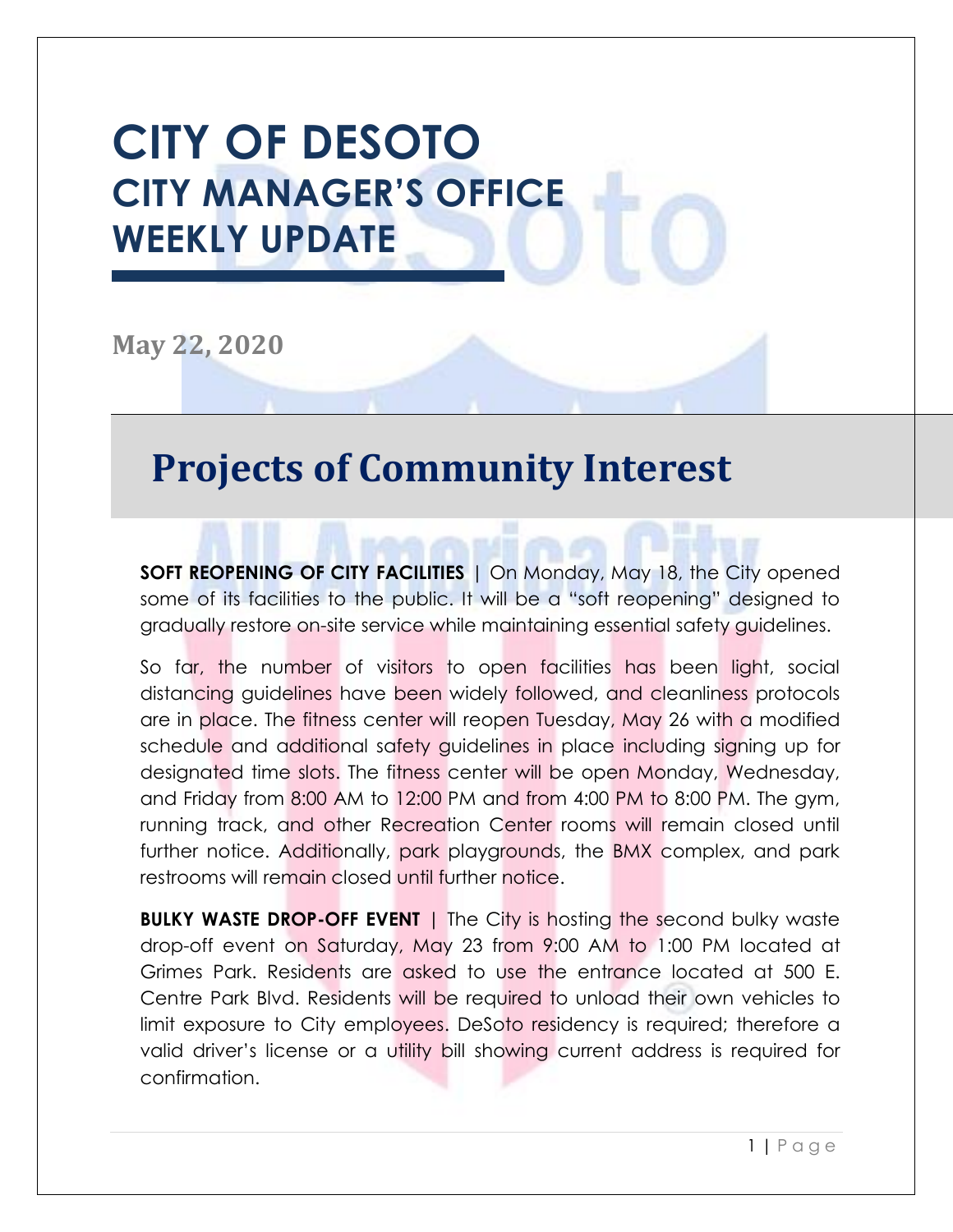**IN-PERSON CITY COUNCIL MEETINGS |** As City facilities are now reopened in a limited capacity to the public, City Council Meetings will be held in person for upcoming meetings starting in June. Plans are being finalized to maintain social distancing both at the dais and in the public seats. Additional information will be provided to the City Council prior to the next City Council Meeting on June 2.

**JUNETEENTH VIRTUAL EVENT** | The City's annual Juneteenth Event was originally scheduled for Friday, June 19 at Grimes Park; however, it has been cancelled in its normal format due to COVID-19. However, staff will provide a Juneteenth Virtual Experience designed to commemorate the rich culture that derived from this historic event. The viewing of this program is scheduled on Monday, June 15 through Friday, June 19 beginning at 7:00 PM each day trough social media platforms and the City's website.

**CHATTEY ROAD PROJECT |** Chattey Road construction started the week of May 11. The estimated construction duration is one year. Residents communication in the form of written notices were sent to make citizens aware of the construction. Message boards, social media, project signs, and emails were also utilized.

**2020 RENOVATION AND REPLACEMENT PROJECT |** The construction contract for the 2020 Renovation and Replacement Project is scheduled to begin in June. The construction will include replacement of water and sewer lines and pavement reconstruction.

Communication in the forms of written notices, message boards, social media, project signs, and emails will be utilized to make citizens aware of the construction.

**SMALL BUSINESS GRANT PROGRAM |** Consistent with the update provided to the City Council at the May 19 City Council Meeting, the City of DeSoto, in partnership with the DeSoto Economic Development Corporation, will begin accepting small business grant applications Tuesday, May 26 through Friday, June 12. The application is available on the City's website at www.desototexas.gov/SmallBusinessGrant. Small business grant funding is available for DeSoto businesses with less than 25 full time equivalent employees that have been negatively impacted by the COVID-19 pandemic. The grant provides up to two months of salary costs for low- and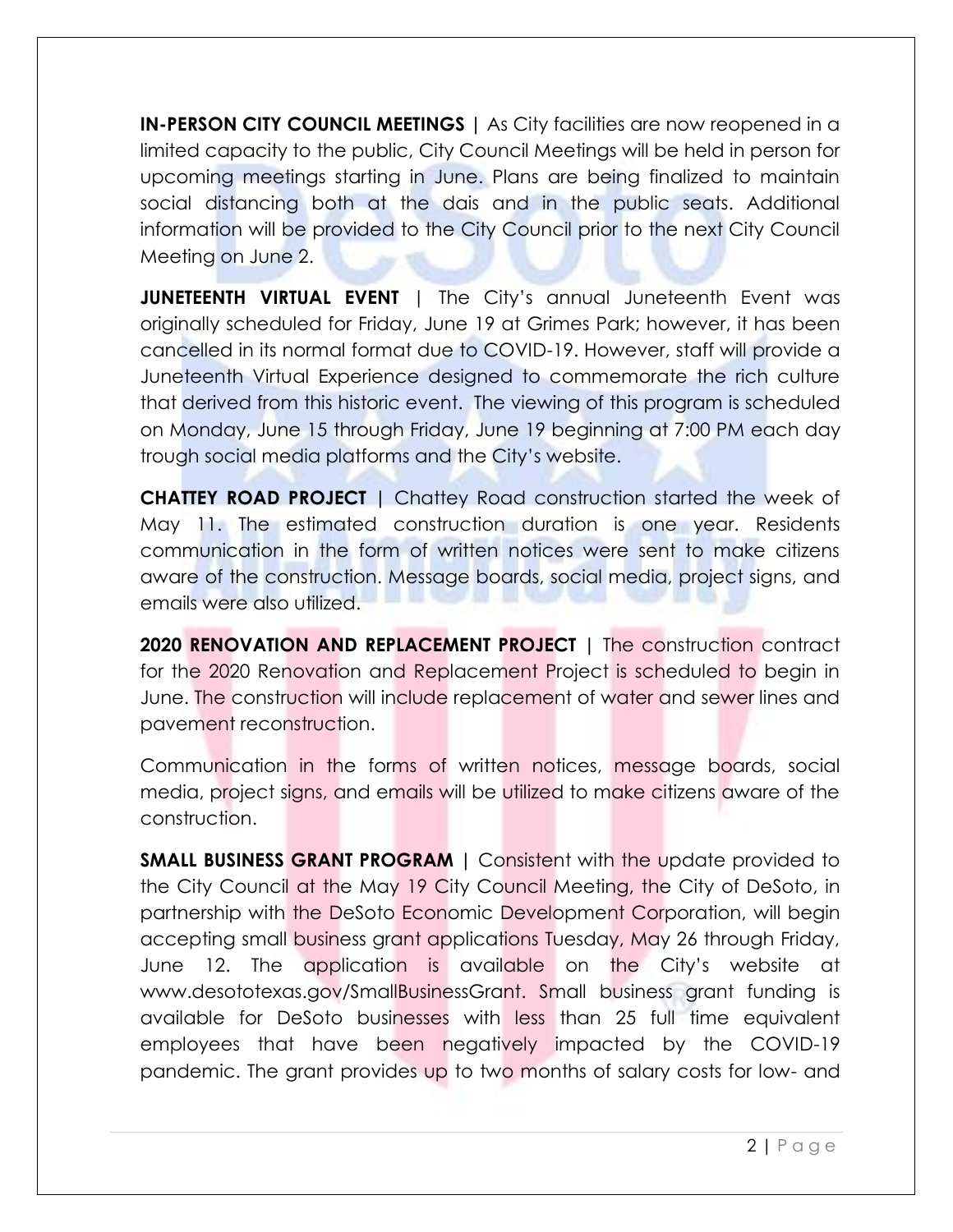moderate-income employees with a maximum grant award per business of \$5,000.

A communication plan was developed that includes posting on social media platforms, on the City website, sending out information via mail and email, LED signage, and flyer hand out by the Economic Recovery Task Force Business Subcommittee.

The application process will be handled internally and the formation of the review committee is underway. There is a dedicated email address that was created for communication of this program with the applicants. Staff will also host three video conferences through the application process in order to give specific instructions on how to fill the application. Phone number 972- 230-9694 will be used for program. Questions and comments regarding the small business grant program including the filling out the application should be submitted in writing to smallbusinessgrant@desototexas.gov. Staff will respond as quickly as possible.

# **Project Updates**

**CITY RESPONSE TO COVID-19** | The Ellis Davis Testing Site has received additional funding to continue testing through the end of June. Walmart is offering drive though testing on Monday, Wednesday, and Friday 7:00AM through 9:00 AM. Charlton Methodist drive through Testing is only by appointment Monday through Friday 9:00 AM through 1:00PM. Fire has assisted in the development of a regional plan and rostering of teams of firefighters from the Metroplex to test all long term care facilities that participate in Medicare or Medicaid. Williamsburg Village underwent testing of almost 400 staff and residents on May 4 by the Parkland Mobile Testing Unit with no reported positive cases. As of today, there are 110 identified DeSoto addresses with positive cases and 162 individual positive cases.

**IMPACT FEE STUDY** | Based on City Council input during the May 18 Topical Work Session, city staff is gathering development trends information from 1985 through 2010 to provide a report to the City Council. A timeline update for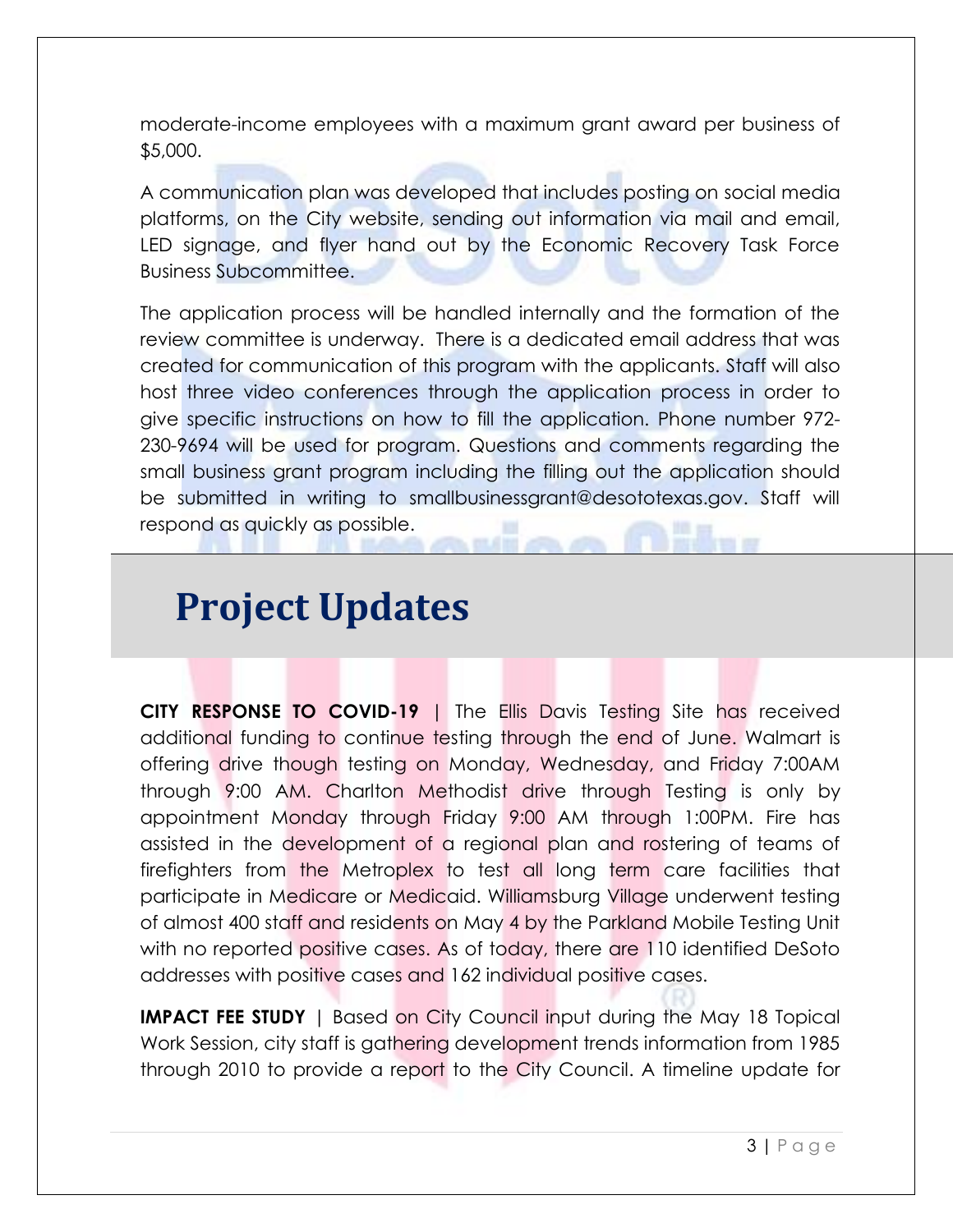that information will be provided after determining the availability of this development information.

**STRATEGIC PLANNING** | The next phase of the strategic planning process will be community dialogue sessions tentatively scheduled for Thursday, June 11. Information will be distributed next week to the City Council requesting recommendations for three community members to participate in the dialogue sessions, which are being planned for small, in-person events consistent with safe social distancing practices.

**RENTAL REGISTRATION ORDINANCE |** Based on City Council input received at the May 18 Topical Work Session, staff is finalizing the rental registration ordinance. The next step will be hosting a public meeting no later than the first week of July.

Staff reviewed the work space requirement for the inspector position and identified a solution within the current Fire Administration office remodel project that will not impact the budget of that project. The upfront cost of this project will be appropriately reduced based on this solution.

**TOM THUMB ECONOMIC DEVELOPMENT AGREEMENT |** As a show of good faith, Senior Management for Randall's Food and Drug has elected to proceed with their planned remodel work and investment of \$500,000 in the Tom Thumb store this year (2020), irrespective of the status of the pending First Amendment to the agreement. The City Attorney will revise the draft First Amendment to include the specified timeline as outline at last night's Council meeting, for Phase 2 of the Interior Renovations (\$500,000) in 2021. The Amendment will stipulate that Phase 2 interior renovations must begin on or before May 1, 2021, and must be completed on or before September 1, 2021. A revised first amendment will be on the June 2 meeting for consideration.

# **Weekly Events & Meetings**

| May 23 Bulk Waste Drop-Off Event at       | June 15-19 Juneteenth Virtual Event at 7:00 |
|-------------------------------------------|---------------------------------------------|
| Grimes Park, 501 E Wintergreen Rd at 9:00 | PM each day through social media and City   |
| AM to 1:00 PM                             | website.                                    |